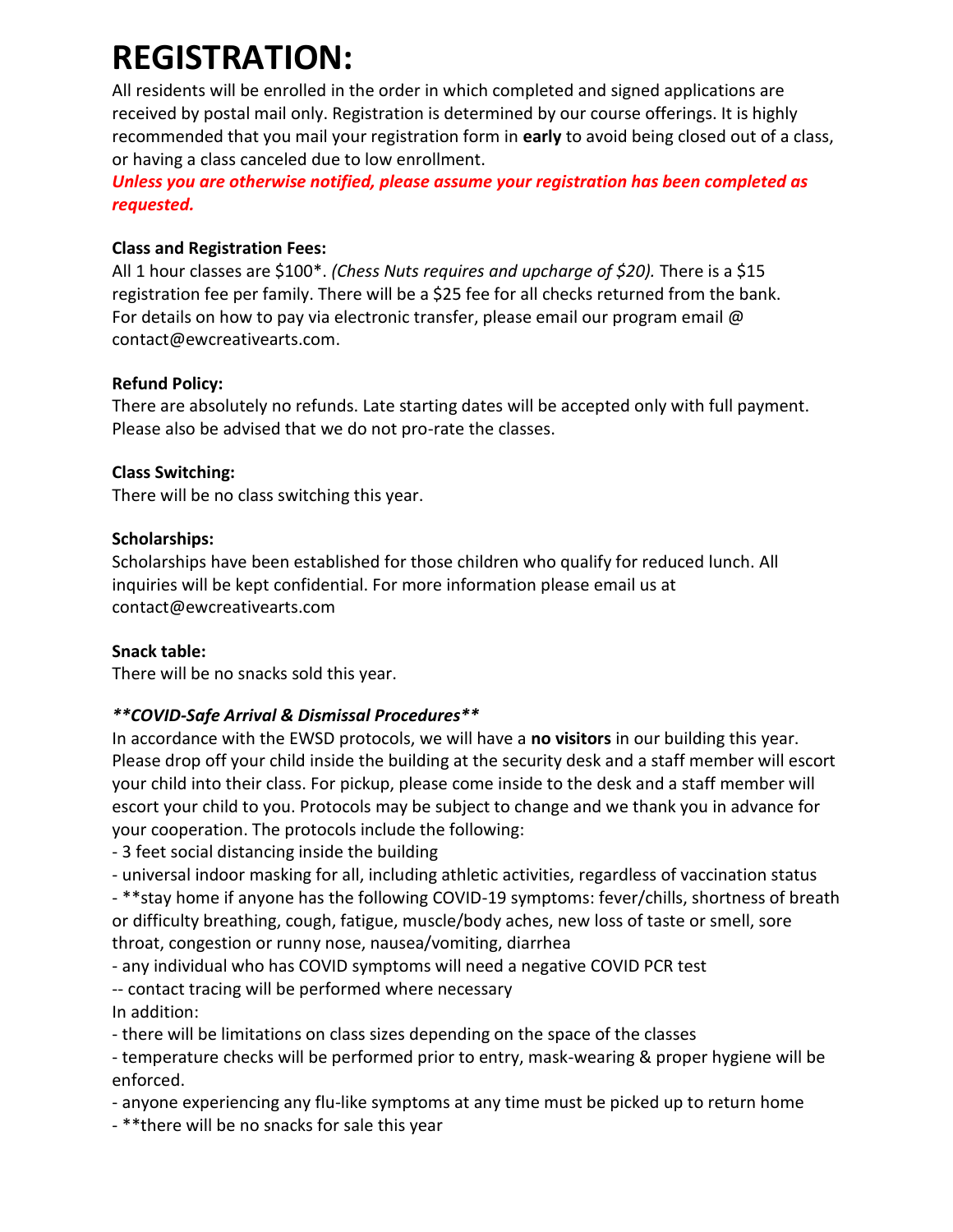# **Dates**

Classes will be held for 8 Saturdays for the 2022 year. Keep in mind that when the East Williston Schools are closed, there is no Creative Arts for that weekend. Please check the school calendar to confirm the dates.

Dates the classes are in session:

**January** 8, 22, 29 **February** 5, 12, 19 **March** 5, 12

#### *Contact Info*

Grace Moss-Beglane (917) 859-8769

Alison Bender (917) 691-5784

Sandy Sookdar Dholakia (917) 353-4007

Vanessa Lai (917) 445-5823

Jen Lam (347) 526-5756

Lauri Testani Palmieri (516) 484-0179

Mary Ellen Testa (516)-747-1386 (Tennis Coordinator)

Any questions, concerns or comments, please email: contact@ewcreativearts.com

Visit our website for updates and events! www.ewcreativearts.com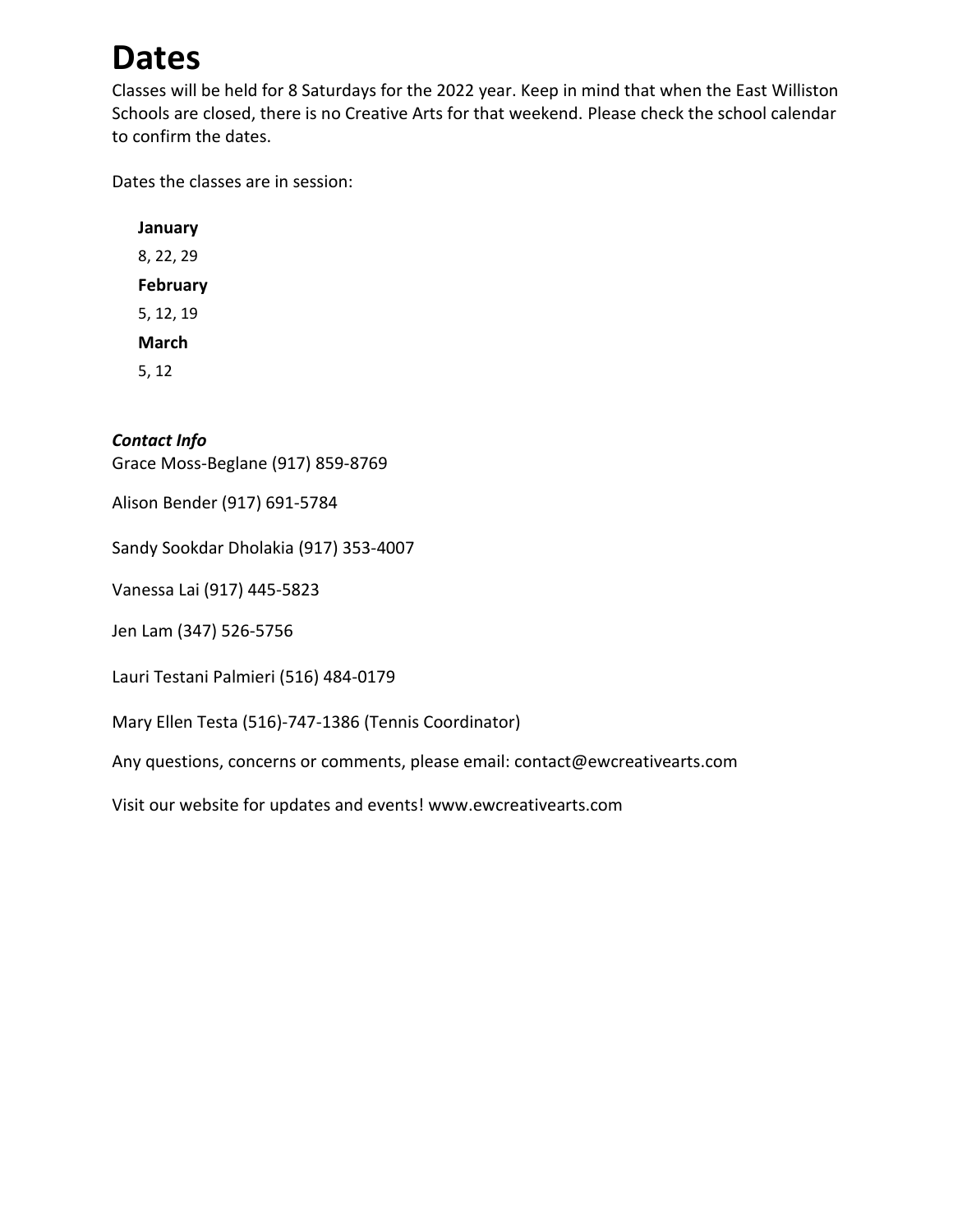# **IMPORTANT REGISTRATION INFORMATION**

Please fill in the registration application in its entirety. Two forms need to be completed: (1) Registration Form and (2) Emergency Release Form. The Registration Form and Emergency Release Form need to be mailed in at the time of the registration. **No application will be accepted unless all areas are completed and signed on the back of the registration form.** Be sure to register your child correctly. Returning students or those with outside experience should register for advanced classes. Please adhere to grade level restrictions.

## **• All children must reside in the East Williston School District and be at least** *5 years old* **to participate in the program.**

- A disruptive/non-participating child will be removed from the class/ program.
- There will be no snacks sold this year.

• Photos may be taken during the program and may be used in future brochures or our website. If you do not want your children in the photos, EWCAW must be notified in writing.

• Parents are expected to pick up their children promptly. Any parent repeatedly picking up their child late may be subject to removal from the program. Please do not drop-off your child before the start of their registered class. There is NO supervision outside the registered class times.

• Lost and found items will be left will the staff.

# **If you don't hear from us, consider it good news!**

If you sign up for a class and you don't hear from us, it means that the class will run as scheduled and that you are registered. Please come to the first session on January 8th.

WE WILL ONLY CONTACT YOU IF:

- •A class will not be running
- •There is a change to the schedule
- •You are on a waiting list or
- •There is some unusual circumstance

If you are concerned about whether or not your registration was received, please e-mail us at: contact@ewcreativearts.com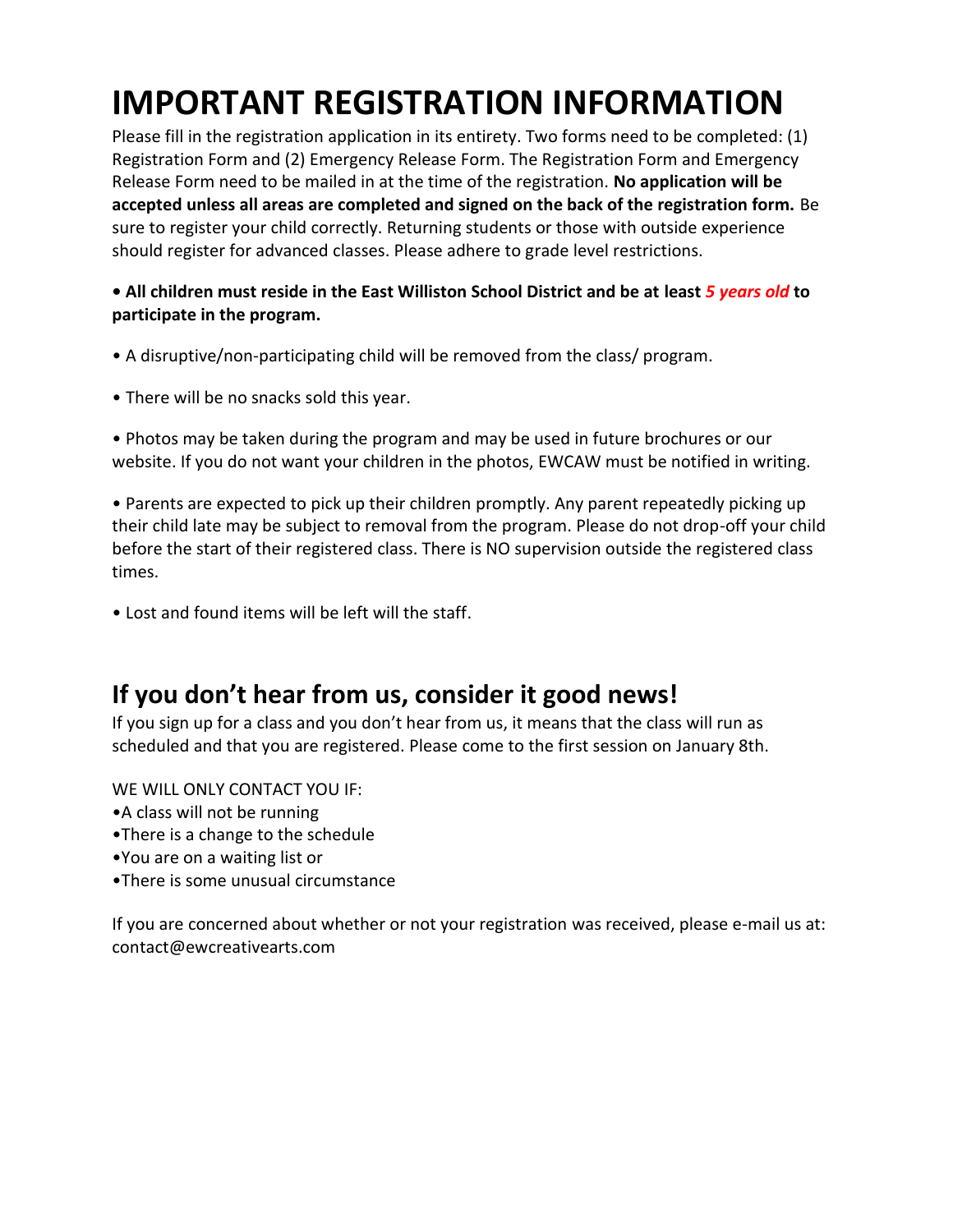# **ALL REGISTRATIONS MUST BE POSTMARKED REGISTRATION FORM**

|                       | All contact fields are mandatory.                                                                                                                                                      |                                                               |             |                |
|-----------------------|----------------------------------------------------------------------------------------------------------------------------------------------------------------------------------------|---------------------------------------------------------------|-------------|----------------|
| Family                |                                                                                                                                                                                        |                                                               |             |                |
|                       |                                                                                                                                                                                        |                                                               |             |                |
| <b>Phone Numbers:</b> |                                                                                                                                                                                        |                                                               |             |                |
|                       |                                                                                                                                                                                        |                                                               |             |                |
|                       |                                                                                                                                                                                        |                                                               |             |                |
|                       |                                                                                                                                                                                        |                                                               |             |                |
|                       |                                                                                                                                                                                        |                                                               |             |                |
|                       | $9:00 - 9:55$                                                                                                                                                                          | 10:00-10:55                                                   | 11:00-11:55 |                |
| <b>1st Choice</b>     |                                                                                                                                                                                        |                                                               |             |                |
| 2nd Choice            |                                                                                                                                                                                        |                                                               |             |                |
|                       |                                                                                                                                                                                        |                                                               |             |                |
|                       |                                                                                                                                                                                        |                                                               |             |                |
|                       | $9:00 - 9:55$                                                                                                                                                                          | 10:00-10:55                                                   | 11:00-11:55 |                |
| <b>1st Choice</b>     |                                                                                                                                                                                        |                                                               |             |                |
| <b>2nd Choice</b>     |                                                                                                                                                                                        |                                                               |             |                |
|                       |                                                                                                                                                                                        |                                                               |             | _Age: ________ |
|                       | $9:00 - 9:55$                                                                                                                                                                          | 10:00-10:55    11:00-11:55                                    |             |                |
| <b>1st Choice</b>     |                                                                                                                                                                                        |                                                               |             |                |
| <b>2nd Choice</b>     |                                                                                                                                                                                        |                                                               |             |                |
|                       | Registration Fee: \$15.00/Family<br>Total Class Tuition: \$<br>Total Amount Enclosed: \$________________<br>Date Received: ___________________<br>P.O. Box 29 Williston Park, NY 11596 | Make Checks Payable to: EAST WILLISTON CREATIVE ARTS WORKSHOP |             |                |
|                       | <b>IMPORTANT: SIGNATURE REQUIRED ON BACK</b>                                                                                                                                           |                                                               |             |                |